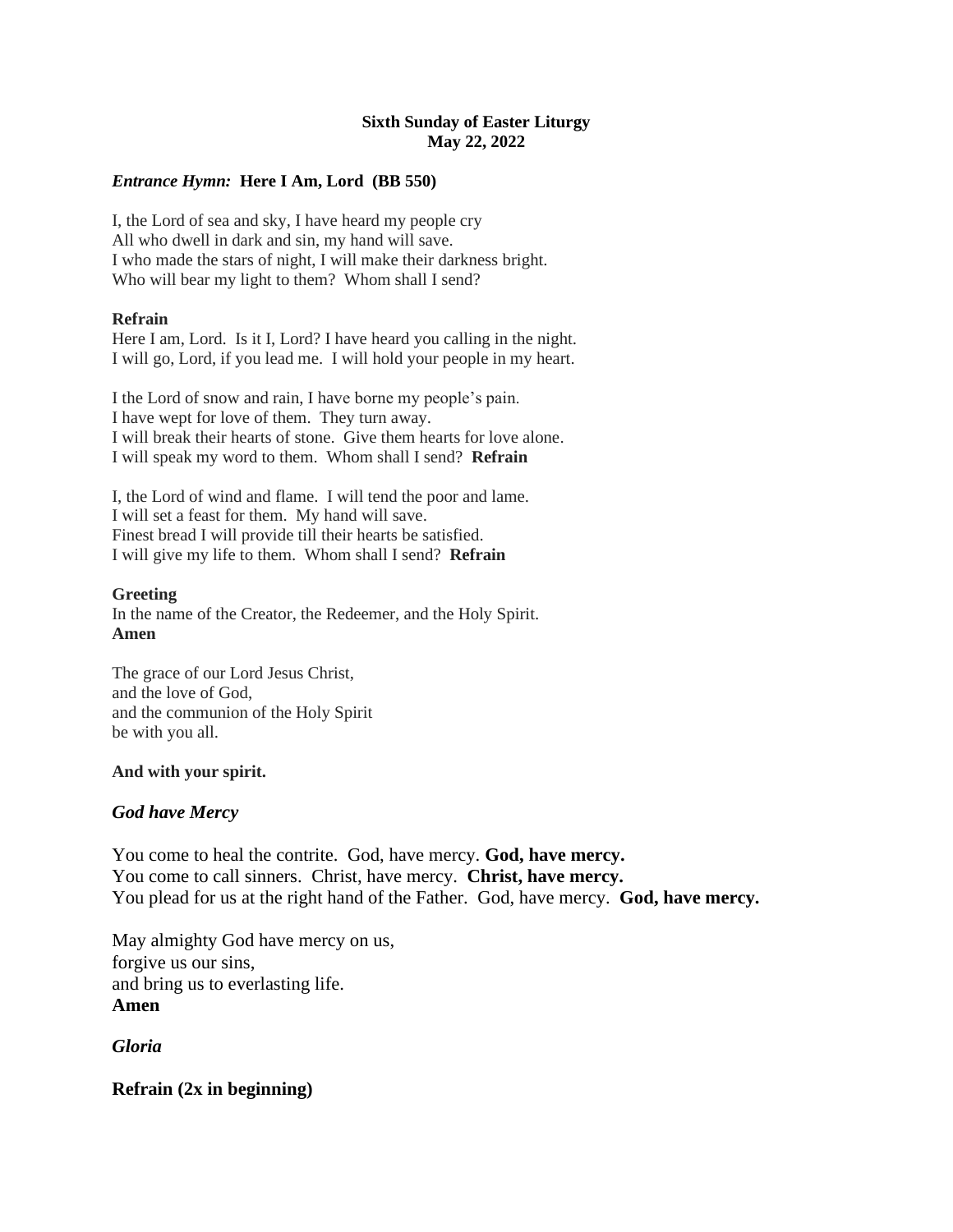Glory to God in the highest, and on earth peace to people of good will.

We praise you, we bless you, we adore you, we glorify you, We give you thanks for your great glory. Lord God, heavenly One, O God, almighty Father. **Refrain**

Lord, Jesus Christ, Only Begotten Son, Lord God, Lamb of God, Son of the Father. You take away the sin of the world, have mercy on us. You take away the sin of the world, receive our prayer, you are seated at the right hand of the Father, have mercy on us. **Refrain**

For you alone are the Holy One, you alone are the Lord, You alone are the Most High, Jesus Christ, With the Holy Spirit, in the glory of God the Father. Amen. **Refrain**

### *Collect*

Let us pray:

Grant, almighty God, that we may celebrate with heartfelt devotion these days of joy, which we keep in honor of the risen Lord, and that what we relive in remembrance we may always hold to in what we do. Through our Lord Jesus Christ, your Son, who lives and reigns with you in the unity of the Holy Spirit, God, for ever and ever. **Amen.**

### **The Liturgy of the Word**

*First Reading* Acts of the Apostles 15:1-2, 22-29

A reading from the Acts of the Apostles

Some who had come down from Judea were instructing the brothers,

"Unless you are circumcised according to the Mosaic practice, you cannot be saved."

Because there arose no little dissension and debate by Paul and Barnabas with them, it was decided that Paul, Barnabas, and some of the others should go up to Jerusalem to the apostles and elders about this question.

The apostles and elders, in agreement with the whole church, decided to choose representatives and to send them to Antioch with Paul and Barnabas. The ones chosen were Judas, who was called Barsabbas, and Silas, leaders among the community.

This is the letter delivered by them:

"The apostles and the elders, your brothers, to the communities in Antioch, Syria, and Cilicia of Gentile origin: greetings.

Since we have heard that some of our number who went out without any mandate from us have upset you with their teachings and disturbed your peace of mind, we have with one accord decided to choose representatives and to send them to you along with our beloved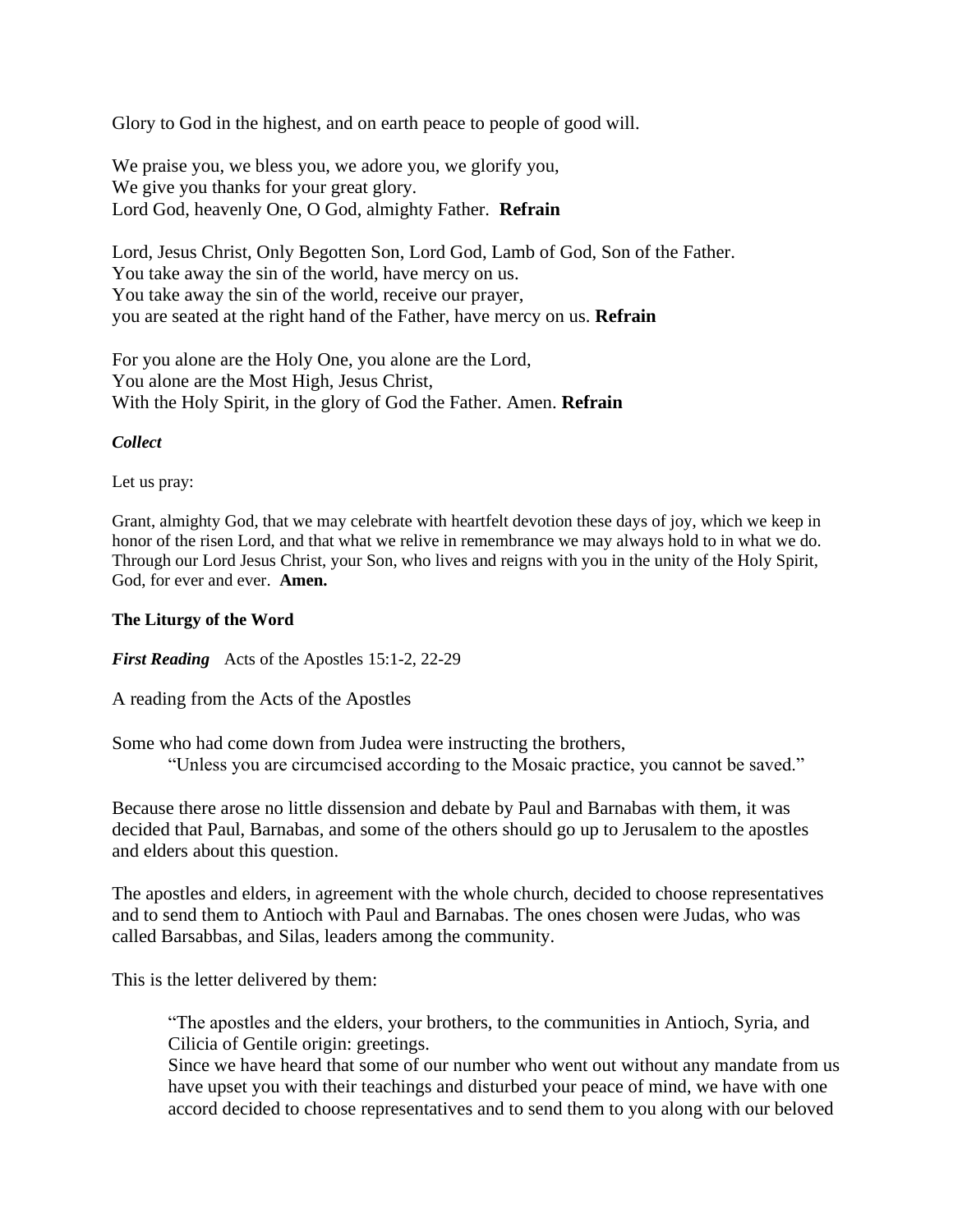Barnabas and Paul, who have dedicated their lives to the name of our Lord Jesus Christ. So we are sending Judas and Silas who will also convey this same message by word of mouth:

'It is the decision of the Holy Spirit and of us not to place on you any burden beyond these necessities, namely, to abstain from meat sacrificed to idols, from blood, from meats of strangled animals, and from unlawful marriage. If you keep free of these, you will be doing what is right. Farewell."

The Word of our God **Thanks be to God**

### *Responsorial Psalm*

## **Refrain**

Come, O Lord, and set us free. Come, and set us free.

Now I will hear what God proclaims, the Lord who speaks of peace. Near to us now, God's saving love for those who believe. **Refrain**

Mercy and faithfulness shall meet, in justice and peace, embrace. Truth shall blossom from the earth as the heavens rejoice. **Refrain**

Our God shall grant abundant gifts, the earth shall yield its fruit. Justice shall march before our God and guide us to peace. **Refrain**

*Second Reading* Revelation 21:10-14, 22-23 A reading from the Book of Revelation

The angel took me in spirit to a great, high mountain and showed me the holy city Jerusalem coming down out of heaven from God. It gleamed with the splendor of God. Its radiance was like that of a precious stone, like jasper, clear as crystal.

It had a massive, high wall, with twelve gates where twelve angels were stationed and on which names were inscribed, the names of the twelve tribes of the Israelites.

There were three gates facing east, three north, three south, and three west. The wall of the city had twelve courses of stones as its foundation, on which were inscribed the twelve names of the twelve apostles of the Lamb.

I saw no temple in the city for its temple is the Most High God almighty and the Lamb.

The city had no need of sun or moon to shine on it, for the glory of God gave it light, and its lamp was the Lamb.

The Word of our God. **Thanks be to God.**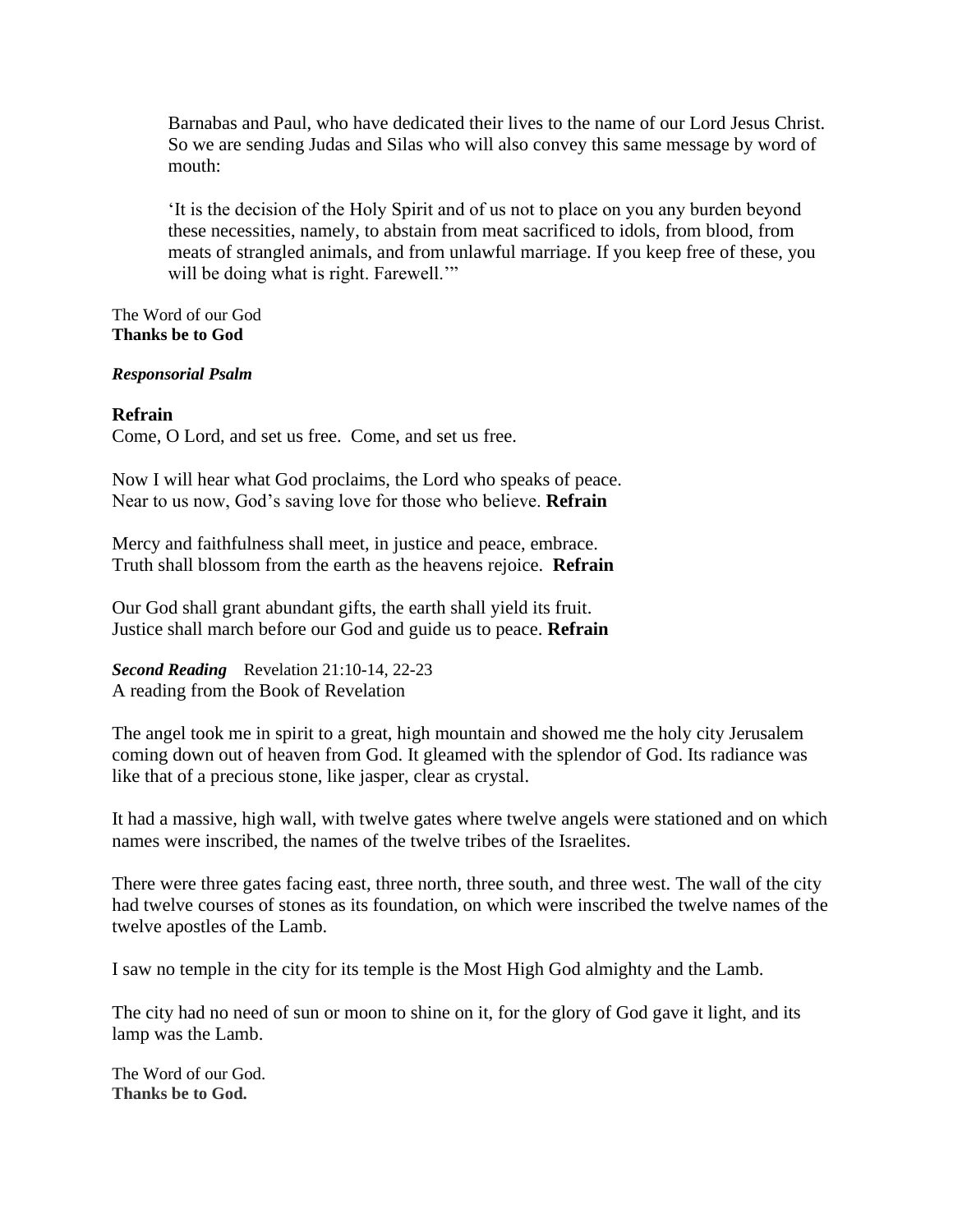*Gospel Acclamation:*

### *Alleluia* **Mass of a Joyful Heart**

## Alleluia, Alleluia, Alleluia, Alleluia, Alleluia, **Alleluia, Alleluia, Alleluia, Alleluia, Alleluia,**

Let your heart rejoice in the Lord, let your word proclaim God's deeds. Let your voice sing out to the world that our God has come to save!

#### **Alleluia, Alleluia, Alleluia, Alleluia, Alleluia,**

*Gospel* **John 14:23-29** The Lord be with you. **And with your Spirit.** A reading from the holy Gospel according to John **Glory to you, O Lord.**

Jesus said to his disciples:

"Whoever loves me will keep my word, and my Father will love them, and we will come to them and make our dwelling with them.

Whoever does not love me does not keep my words; yet the word you hear is not mine, but that of the One who sent me.

"I have told you this while I am with you. The Advocate, the Holy Spirit, who will be sent in my name, will teach you everything and remind you of all that I told you.

Peace I leave with you; my peace I give to you. Not as the world gives do I give it to you. Do not let your hearts be troubled or afraid.

You heard me tell you,

'I am going away and I will come back to you.'

If you loved me, you would rejoice that I am going to the Father; for the Father is greater than I.

And now I have told you this before it happens, so that when it happens you may believe."

## The Good News of Salvation **Praise to you, Lord Jesus Christ**

*Homily (take a moment to reflect on the readings - what word or phrase stood out to you?)*

#### **The Renewal of Baptismal Promises**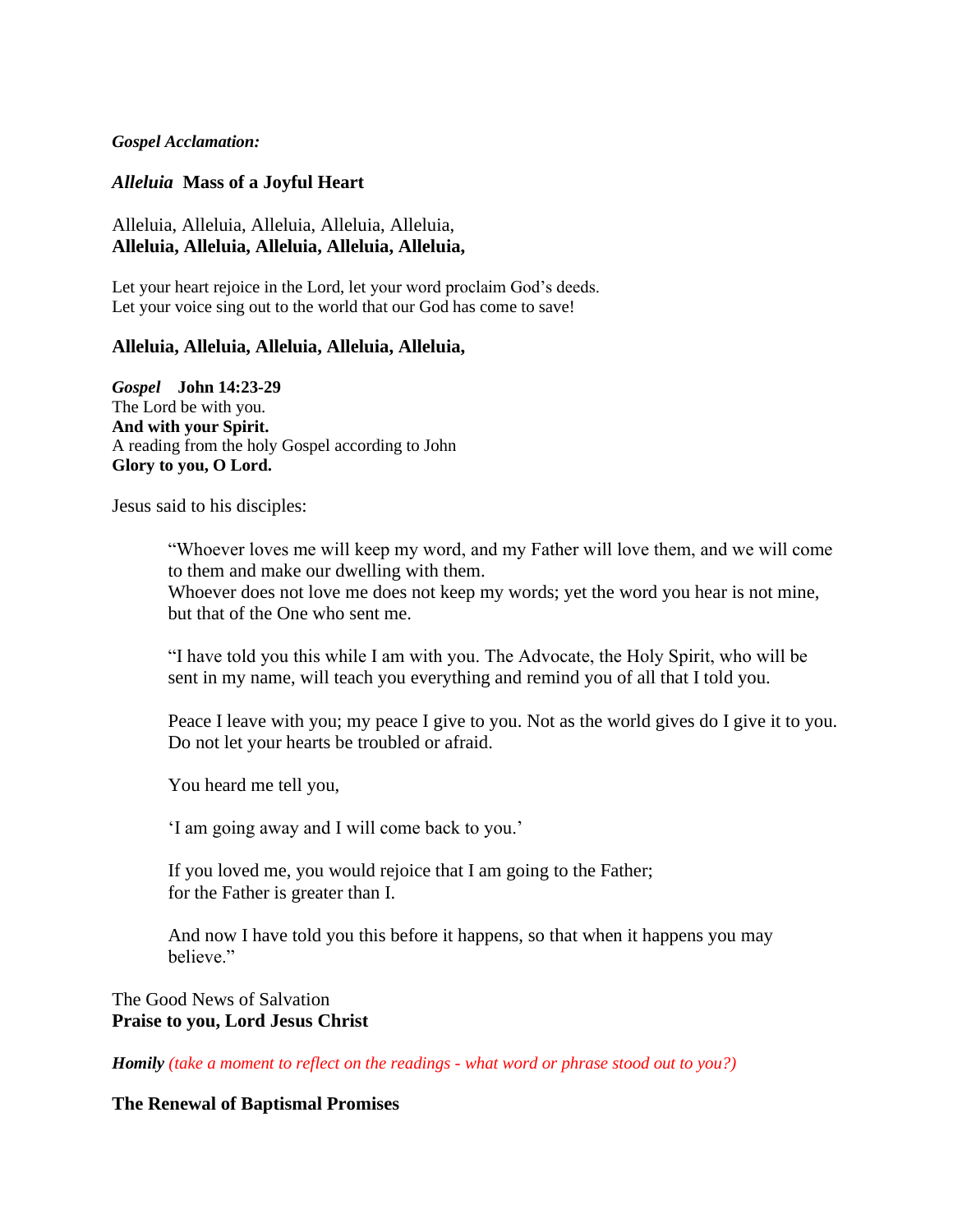# *Addressing the congregation*

**Fr. Jack:** I invite you to respond *"We Do"* as a sign that we are committed, as a community, to renewing our promise to live our baptismal responsibilities, and to support in one another, the call of the Holy Spirit.

# *Speakers are addressing the assembly as a whole*

Do you recognize God the Holy One – as author of the cosmos – who recreates us in the Divine image, and is Sovereign over all of creation, and all time? **I do.**

Do you accept Jesus as the Word Made Flesh – who, One-in-Being with the God-of-All – redeemed us from our bondage to sin and death – and is the model for how we can live our lives? **I do**.

As a follower of Jesus, do you pledge to pray daily, to meditate on the Word of God, to build community, to live a life marked by hope, and to celebrate the Sacraments with faith, especially the Eucharist?

# **I do.**

Do you acknowledge your need for compassion and forgiveness – and your vocation to be compassionate and forgiving toward those who might offend you? **I do.**

Do you commit yourself to a gospel spirit of poverty and detachment – to resist the spirit of consumerism and materialism – to live a life of generosity – and to exercise a preferential option for the poor?

# **I do.**

Do you dedicate yourself to seek justice in your personal interaction with others, and in the world at large – to help others in their needs, and in their aspirations – to work to end oppression – and to reject evil?

# **I do.**

Do you believe the Holy Spirit is at work in our midst, that the church is universal, that we are graced with a cloud of witnesses to the love of God, that sin is forgiven, that God's love for all of creation is un-ending, and that life is ever-lasting? **I do.**

Fr. Jack: This is our faith. This is the faith of our Church. We are proud to profess this faith in Christ Jesus. And let the Church say: **Amen**

# *Sprinkling Rite:* **Song over the Waters (G 409)**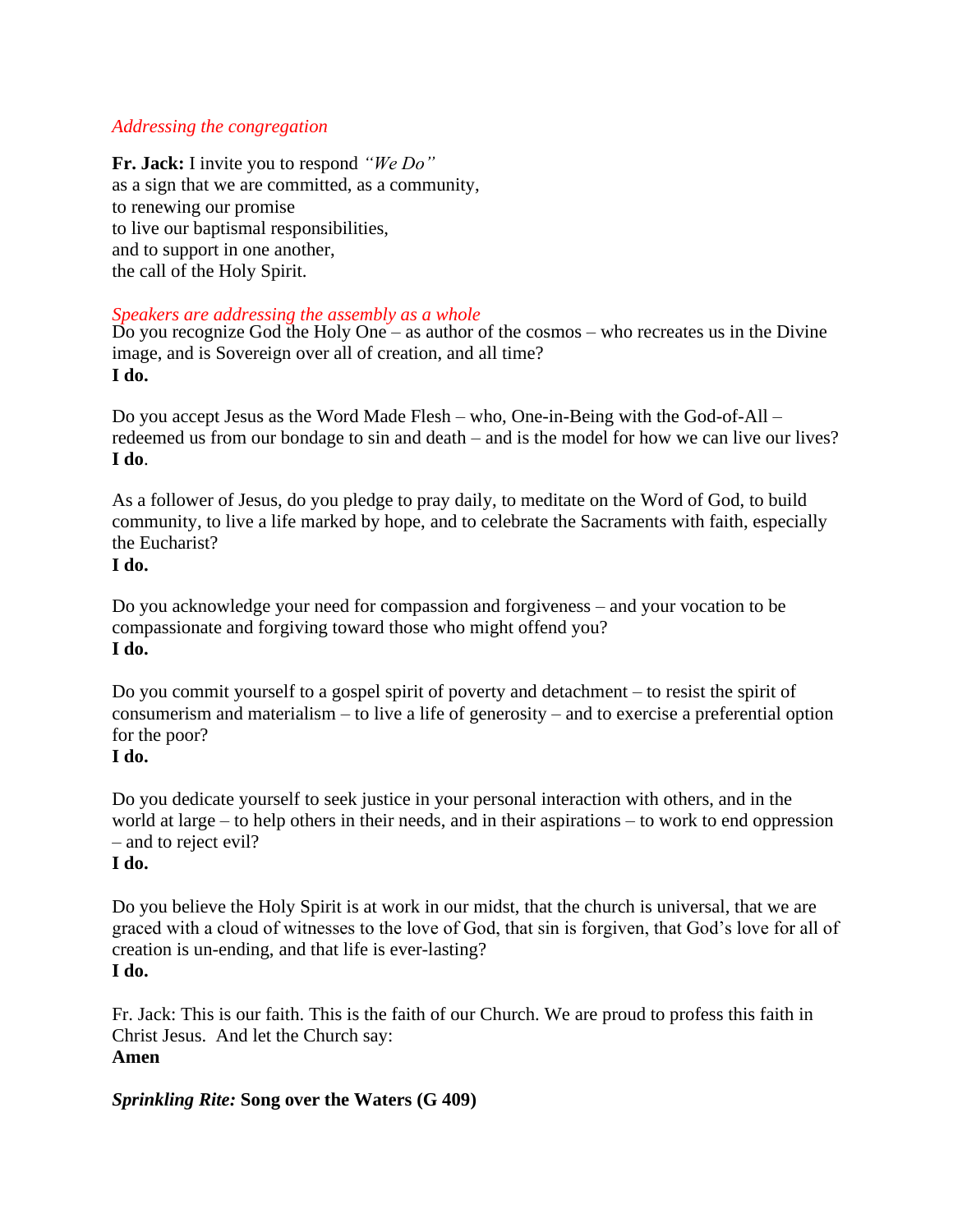## **Refrain**

God, you have moved upon the waters, You have sung in the rush of wind and flame; And in your love, you have called us sons and daughters, Make us people of the water and your name.

Come fill our waiting hearts with the spirit of Jesus, Let us shine with your light and peace. **Refrain**

Give us a thirst for love, give us a hunger for justice, Make us one with the mind of Christ. **Refrain**

### *Universal Intercessions*

Response: God of Hope, hear our prayer (God of Hope, hear our prayer)

For the Church: that we may always be attentive to the creative work of the Spirit so that many may encounter Christ without unnecessary burdens, let us pray…

For discernment: that the Holy Spirit will remind us of all that Jesus taught and help us apply it in our lives and to the challenges of our society, let us pray…

For peace: that God will heal the wounds of violence and oppression that impede healing and reconciliation between peoples and bring forth a new day of cooperation so that all may prosper, let us pray…

For those whose hearts are troubled and fearful, particularly refugees, the homeless, victims of crime, and the homebound: that the Spirit of Christ may dwell within them and bring them peace and wholeness, let us pray…

For federal and state legislators: that God will give them wisdom and insight as they develop policies and budgets so that those most in need may be assisted, let us pray…

For what other intentions do we want to pray…

### **The Liturgy of the Eucharist**

## *Preparation of the Gifts* **We Are Many Parts (BB 586)**

# **Refrain**

We are many parts, we are all one body, and the gifts we have we are given to share. May the Spirit of love make us one indeed; One, the love that we share, one our hope in despair, one the cross that we bear. God of all, we look to you, we would be your servants true, Let us be your love to all the world. **Refrain**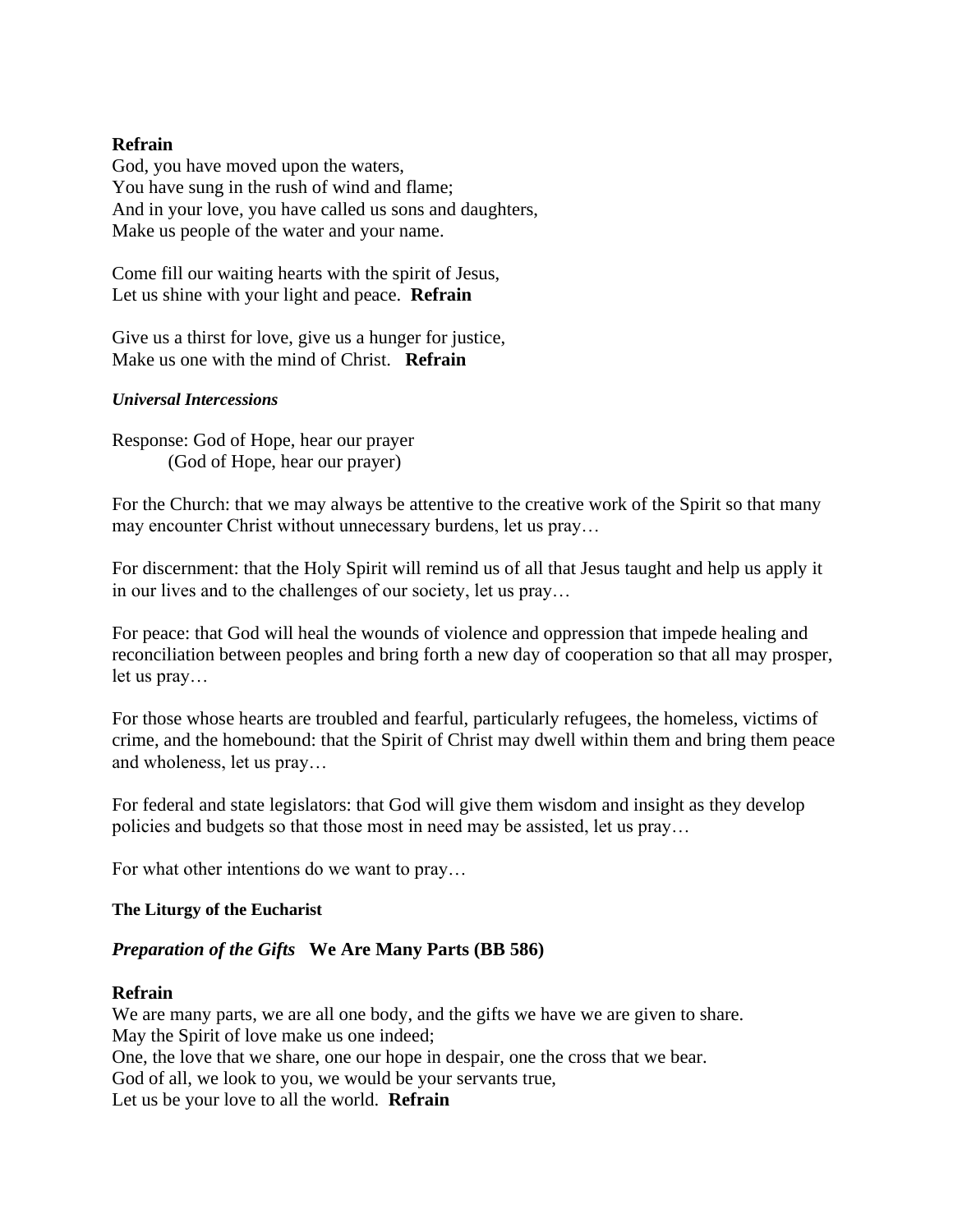So my pain is pain for you, in your joy is my joy, too. All is brought together in the Lord. **Refrain**

All you seekers great and small, seek the greatest gift of all; If you love, then you will know the Lord. **Refrain**

### *Offertory Prayers*

Blessed are you, Lord God of all creation, for through your goodness we have received the bread we offer you: fruit of the earth and work of human hands, it will become for us the bread of life. **Blessed be God forever.**

Blessed are you, Lord God of all creation, for through your goodness we have received the wine we offer you: fruit of the vine and work of human hands, it will become our spiritual drink. **Blessed be God forever.**

Pray, brothers and sisters, that my sacrifice and yours may be acceptable to God, the almighty Father. **May the Lord accept the sacrifice at your hands for the praise and glory of his name, for our good, and the good of all his holy Church.**

May our prayers rise up to you, O Lord, together with the sacrificial offerings, so that purified by your graciousness, we may be conformed to the mysteries of your mighty love. Through Christ our Lord. **Amen**

*The Eucharistic Prayer* (if you are watching the video or listening to the audio, please follow along and participate with Fr. Jack; and continue with the Communion Songs below.)

*Service Music:* **Mass of Glory (BB 901)**

## *Communion Song* **Now In This Banquet (G 600)**

### **Refrain**

Now in this banquet, Christ is our bread; here shall all hunger be fed. Bread that is broken, wine that is poured, love is the sing of our Lord.

You who have touched us and graced us with love, Make us your people of goodness and light. **Refrain**

Let our hearts burn with the fire of your love; Open our eyes to the glory of God. **Refrain**

God who makes the blind to see, God who makes the lame to walk, Bring us dancing into day, lead your people in your way. **Refrain**

Hope for the hopeless, light for the blind. "Strong" is your name, Lord, "Gentle" and "Kind." **Refrain**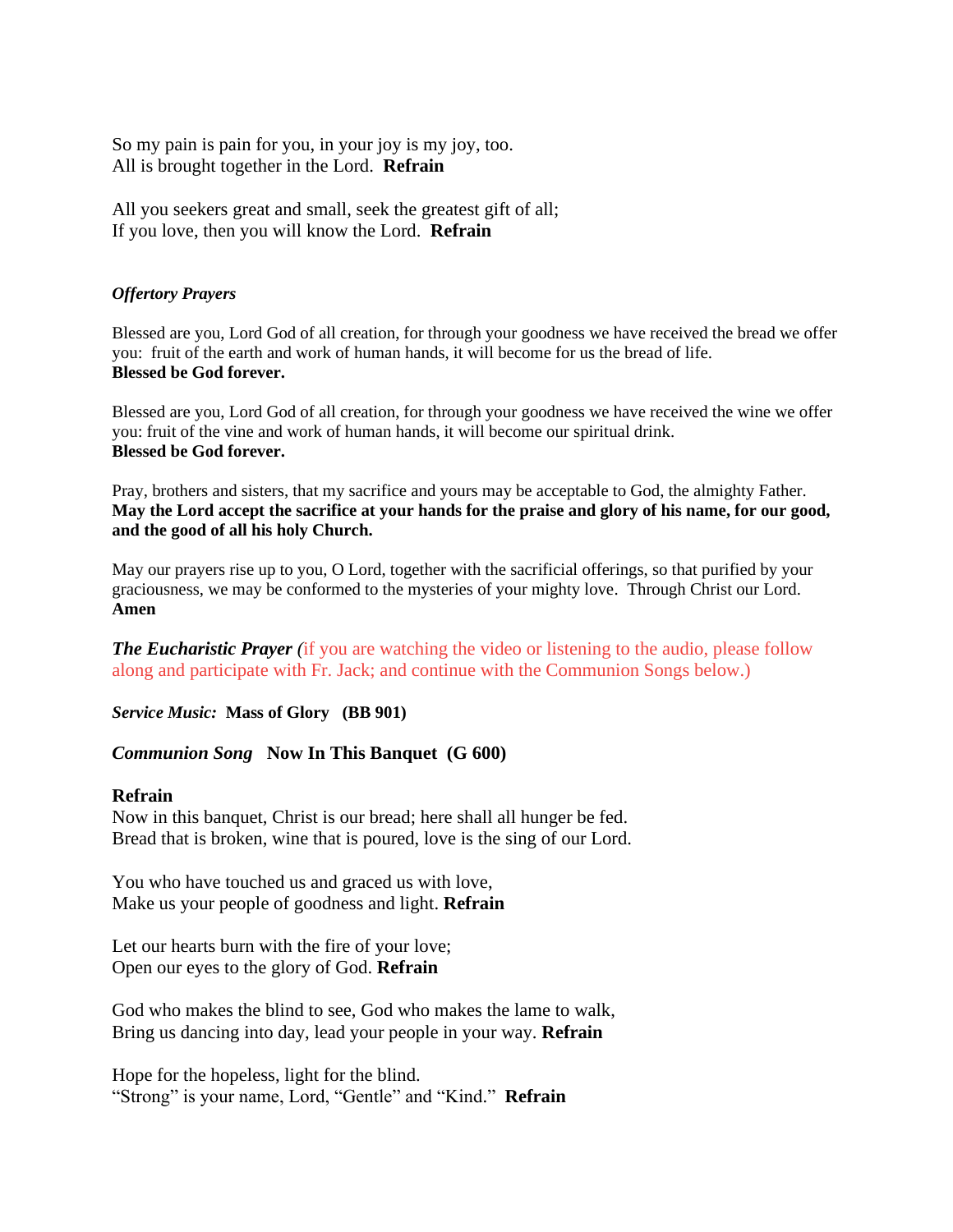Call us to be your light, call us to be your love, Make us your people again. **Refrain**

Come, O Spirit! Renew our hearts! We shall arise to be children of light. **Refrain**

# *Communion Meditation Song* **Eye Has Not Seen (BB 471)**

## **Refrain**

Eye has not seen, ear has not heard what God has ready for those who love him; Spirit of love, come, give us the mind of Jesus, teach us the wisdom of God.

When pain and sorrow weigh us down, be near to us, O Lord, Forgive the weakness of our faith, and bear us up within your peaceful word. **Refrain**

Our lives are but a single breath, we flower and we fade, Yet all our days are in your hands, so we return in love what love has made. **Refrain**

To those who see with eyes of faith, the Lord is ever near, Reflected in the faces of all the poor and lowly of the world. **Refrain**

God Creator, bless and keep us Christ, be ever near us; Spirit be the light before us, gentle be our pathway. **Refrain**

# *Alternate Meditation Song:* **Comfort, Comfort, O My People (BB 59)**

Comfort, comfort, O my people, speak of peace, now says our God; Comfort those who sit in darkness, morning neath their sorrows' load. Speak unto Jerusalem of the peace that waits for them; Tell of all the sins I cover, And that warfare now is over.

Hark, the voice of one who's crying in the desert far and near, Bidding all to full repentance since the kingdom now is here. O that warning cry obey! Now prepare for God a way; Let the valleys rise to meet him and the hills bow down to greet him.

O make straight what long was corked, make the rougher places plain; Let your hearts be true and humble, as befits his holy reign. For the glory of the Lord now o'er earth is shed abroad; And all flesh shall see the token that his word is never broken.

## *Prayer After Communion*